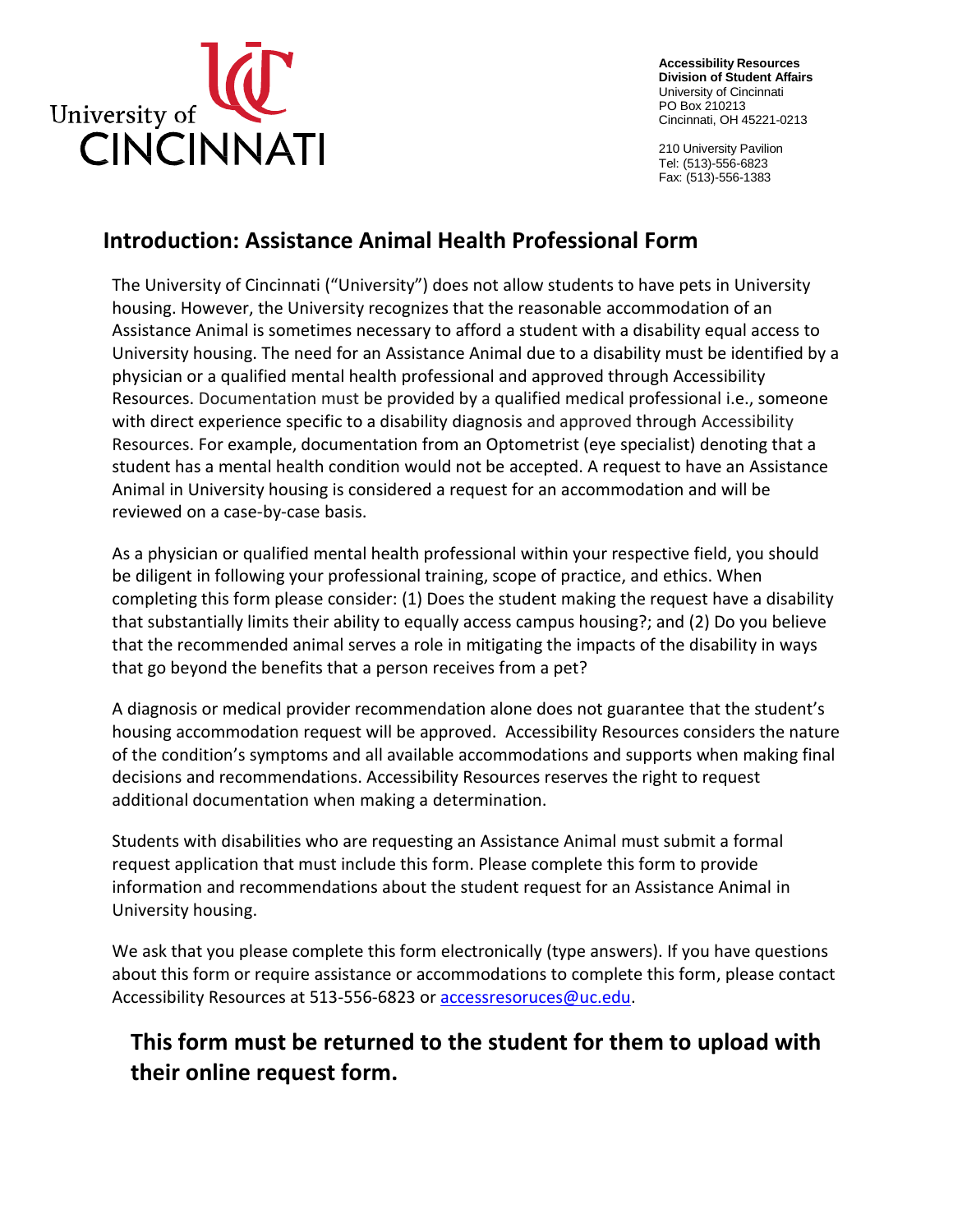

**Accessibility Resources Division of Student Affairs**  University of Cincinnati PO Box 210213 Cincinnati, OH 45221-0213

210 University Pavilion Tel: (513)-556-6823 Fax: (513)-556-1383

## **Assistance Animal Health Professional Form**

| Student's Name:     |  |
|---------------------|--|
| Date of Birth:      |  |
| <b>Animal Name:</b> |  |
| Type of animal:     |  |
| Age of animal:      |  |

 The above-named student has indicated that you are the physician or mental health provider who has prescribed that having an Assistance Animal in University housing would be a significant factor in alleviating one or more of the identified symptoms or effects of the student's disability. So that we may better evaluate the request for this accommodation, please answer the following questions:

#### **Information About the Student's Disability**

1. I, the undersigned diagnostic/treating professional, certify that the above-named student: (**Check One**)

 Disabilities Act and Section 504 of the Rehabilitation Act of 1973  $\square$  Has a disability that meets the definition of a disability as defined by the American's with  $\square$  Has a medical condition that impacts them but does not rise to the level of a disability  $\square$  Does not have a condition that would require the requested accommodation

2. What is the nature of the student's disability? What is the diagnosis and how is the student substantially limited in a residential setting by this diagnosis or impairment?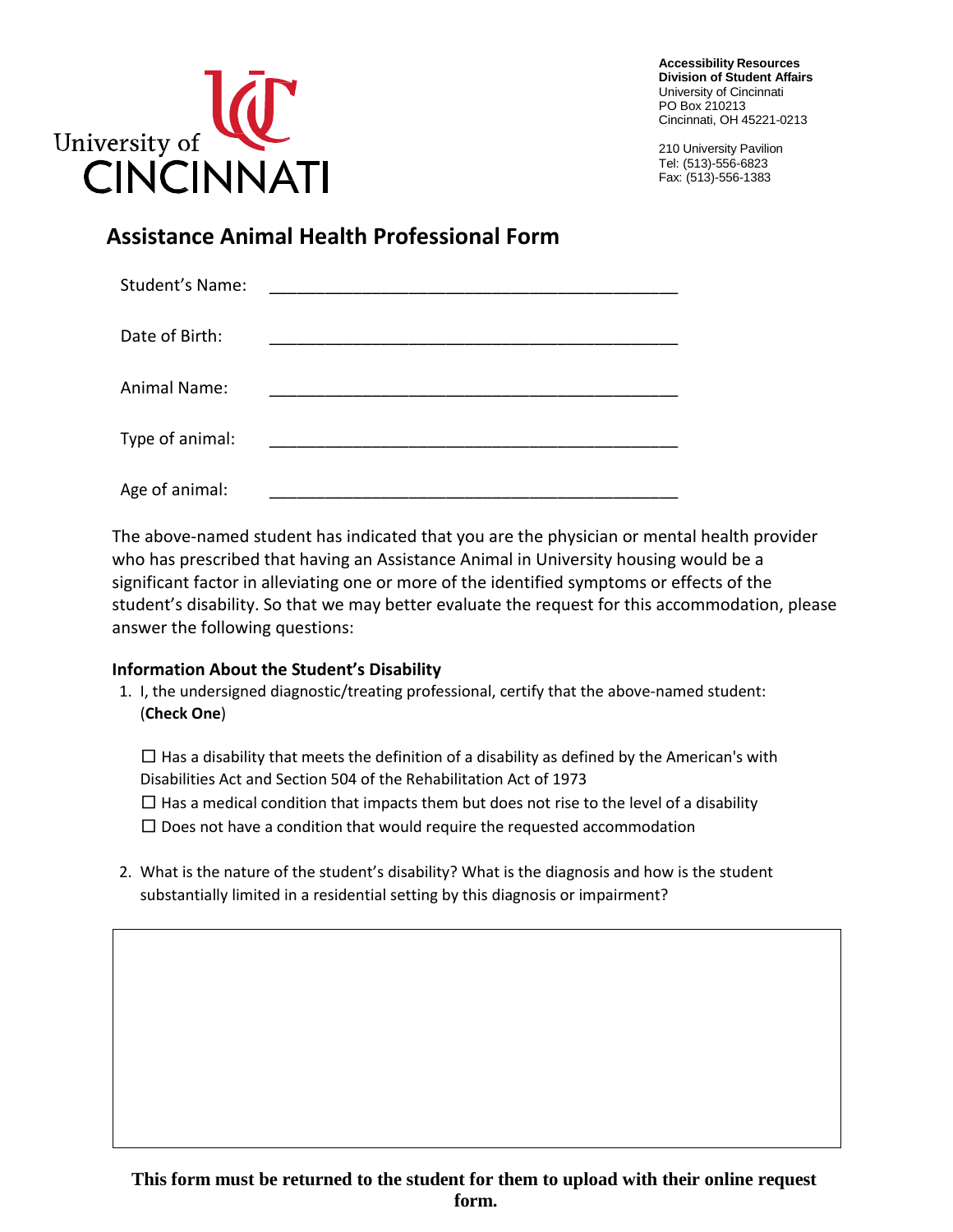3. Does the student require ongoing treatment? Please explain.

4. How long have you been working with the student regarding this diagnosis?

5. How are the symptoms/disability currently being treated or controlled? Describe other medical treatments, therapies, devices, or regimens prescribed including compliance, and response to intervention.

#### **Information about the Proposed Assistance Animal**

 **6.** Is this an animal that you specifically prescribed as part of treatment for the student? If so, please explain how the recommended Assistance Animal mitigates the symptoms association with the stated diagnosis.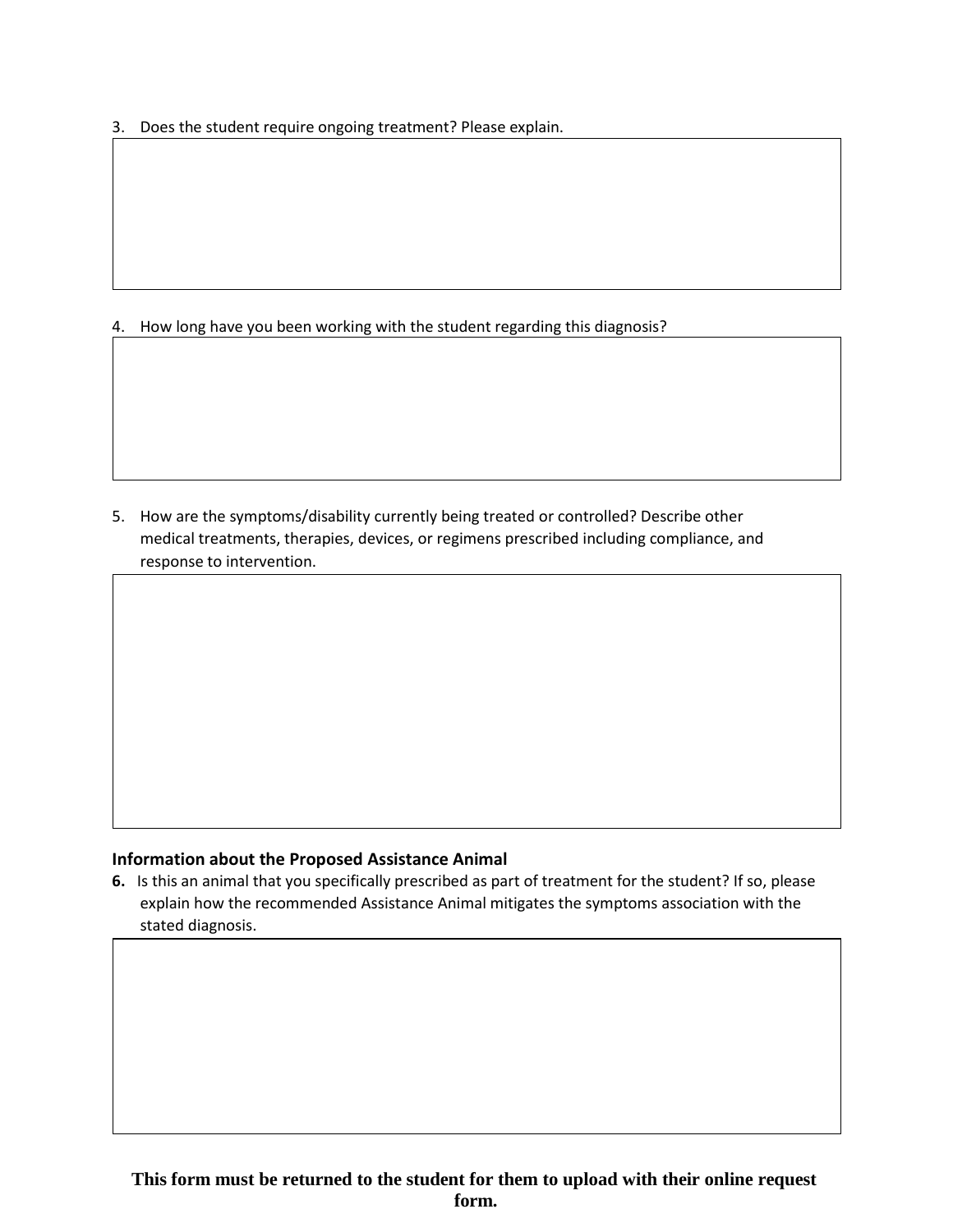7. In your experience working with the student, is there evidence that an Assistance Animal has proved beneficial to mitigate symptoms associated with their disability? If so, please explain.

#### **Importance of Assistance Animal to Student's Well-Being**

8. In your opinion, how important is it for the student's well-being that the Assistance Animal reside on campus? What consequences, in terms of disability symptomology, may result if the accommodation is not approved?

 in typical college activities and residing in campus housing? Do you believe those responsibilities 9. Have you discussed the responsibilities associated with properly caring for an animal while engaged might exacerbate the student's symptoms in any way? (If you have not had this conversation with the student, we will discuss with the student at a later date.)

 Thank you for taking the time to complete this form. If we need additional information, we may contact you at a later date.